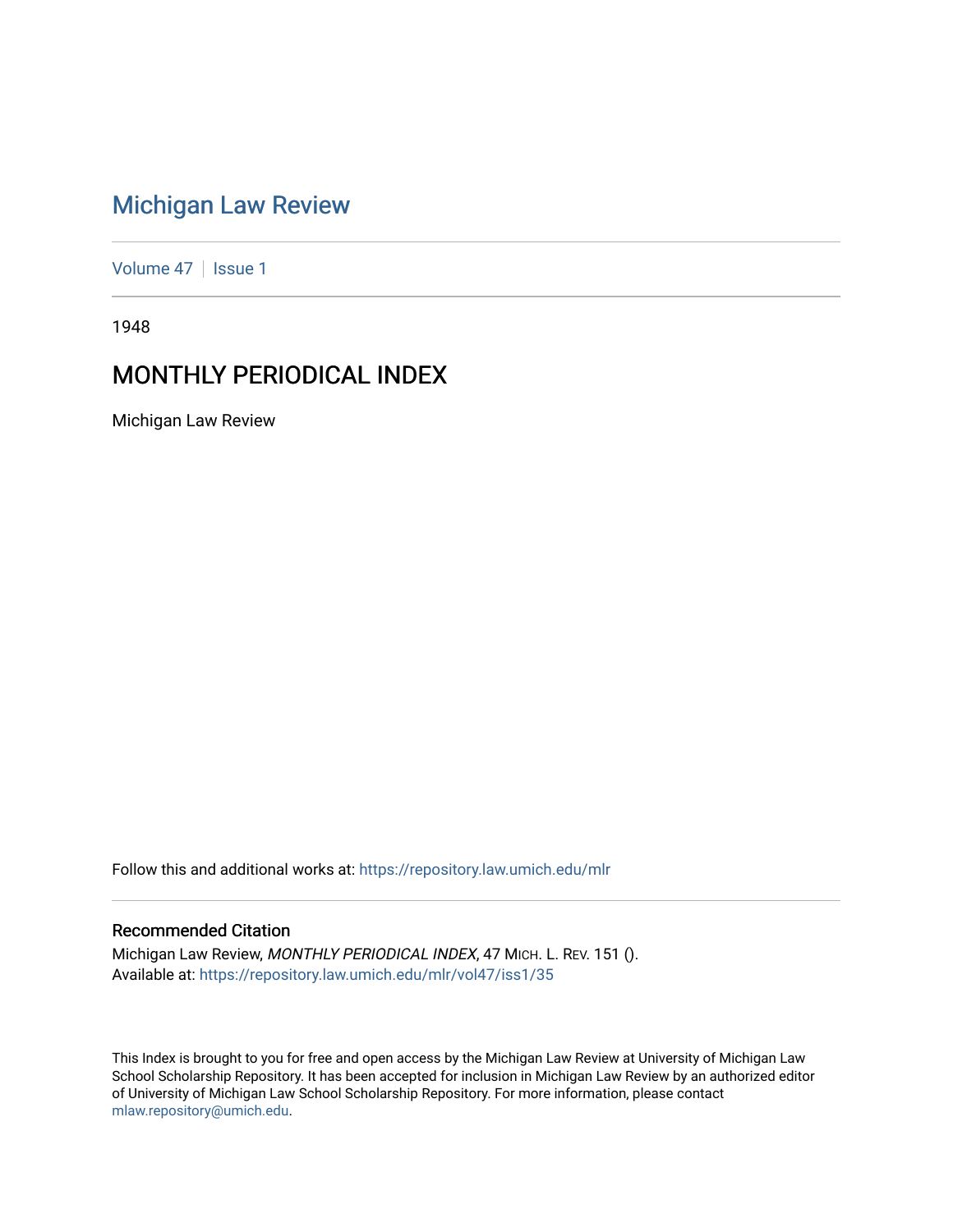# MONTHLY PERIODICAL INDEX

This department lists the *articles* and *comments* ,which appear in leading law reviews. The index embraces material published since the last issue of this REVIEW.

Limitations of space makes necessary the inclusion of only the longer and more important items: articles and comments. Accordingly, decision notes (except those over five pages in length), book reviews and biographical articles are excluded.

(a) indicates a leading article. Where the title of the article or comment is not selfexplanatory, an indication of its scope is added in brackets.

#### **ACCOUNTING**

Accounting principle v. tax practice: treatment of deferred credits and reserves. 61 Harv. L. Rev. 1010-1022 (June).

#### ADMINISTRATIVE LAW

Administrative rules-interpretative, legislative and retroactive. (a) Kenneth Culp Davis. *57* Yale L.J. 919-959 (April).

Nonreviewable administrative action. (a) Kenneth Culp Davis. 96 Univ. Pa. L. Rev. 749-792 (June).

Reviewability of SEC "orders" under the Public Utility Holding Company Act. 15 Univ. Chi. L. Rev. 966-974 (Summer).

The statutory injunction as an enforcement weapon of federal agencies. *57* Yale L.J. 1023-1052 (April).

## **ADMIRALTY**

Admiralty  $-$  International law  $-$  distinction between prize and salvage, and right of naval personnel to share in a salvage award. 33 Corn. L.Q. 571-579 (June).

A decade of admiralty in the Supreme Court of the United States. (a) Edwin D. Dickinson and William S. Andrews, Jr. 36 Cal. L. Rev. 169-222 (June).

Liabilities of escort vessels and convoy commodores under the public vessels act. 16 Geo. Wash. L. Rev. 538-546 (June).

Wards of the admiralty-an anachronism? 16 Geo. Wash. L. Rev. 523-538 (June).

#### ADOPTION

Consent in adoption in Iowa. 33 Iowa L. Rev. 678-685 (May).

#### AIR LAW

Aircraft manufacturers' liability and the Civil Aeronautics Act of 1938. (a) Henry G. Hotchkiss. 16 Geo. Wash. L. Rev. 469- 477 (June).

Civil aeronautics board policy: an evaluation. *57* Yale L.J. 1053-1084 (April).

Price as a factor in the determination of air carrier merger and acquisition cases. 16 Geo. Wash. L. Rev. 509-523 (June).

#### ALIENS

Member of Communist Party denied privilege of naturalization. 23 Ind. L.J. 337- 343 (April).

#### ALIMONY

Applicability of judgment-lien statutes to alimony decrees. 33 Iowa L. Rev. 703- 710 (May).

#### ANTI-TRUST LAWS

The Illinois anti-trust law disinterred. 43 Ill. L. Rev. 205-224 (May-June).

# ARBITRATION AND AWARD

Predictability of result in commercial arbitration. 61 Harv. L. Rev. 1022-1033 (June).

# APPEAL AND ERROR

Appealability of district court orders under federal rules. 15 Univ. Chi. L. Rev. 960-966 (Summer).

De novo appeals from municipal courts to common pleas courts in Ohio. 17 Univ. Cin. L. Rev. 159-165 (March).

The Illinois Civil Practice Act as affecting some aspects of review. 43 Ill. L. Rev. 76-89 (March-April).

Late appeals in California. 36 Cal. L. Rev. 303-318 (June).

The need of liberality toward the record on appeal in Illinois. (a) Harry G. Fins. 43 Ill. L. Rev. 172-178 (May-June).

#### ATOMIC ENERGY

Atomic energy for lawyers. A Symposium. 15 Univ. Chi. L. Rev. 799-908 (Summer).

A law is passed-The Atomic Energy Act of 1946. (a) Byron S. Miller. Pp. 799-821.

The patent provisions of The Atomic Energy Act. (a) Casper W. Ooms. Pp. 822-838.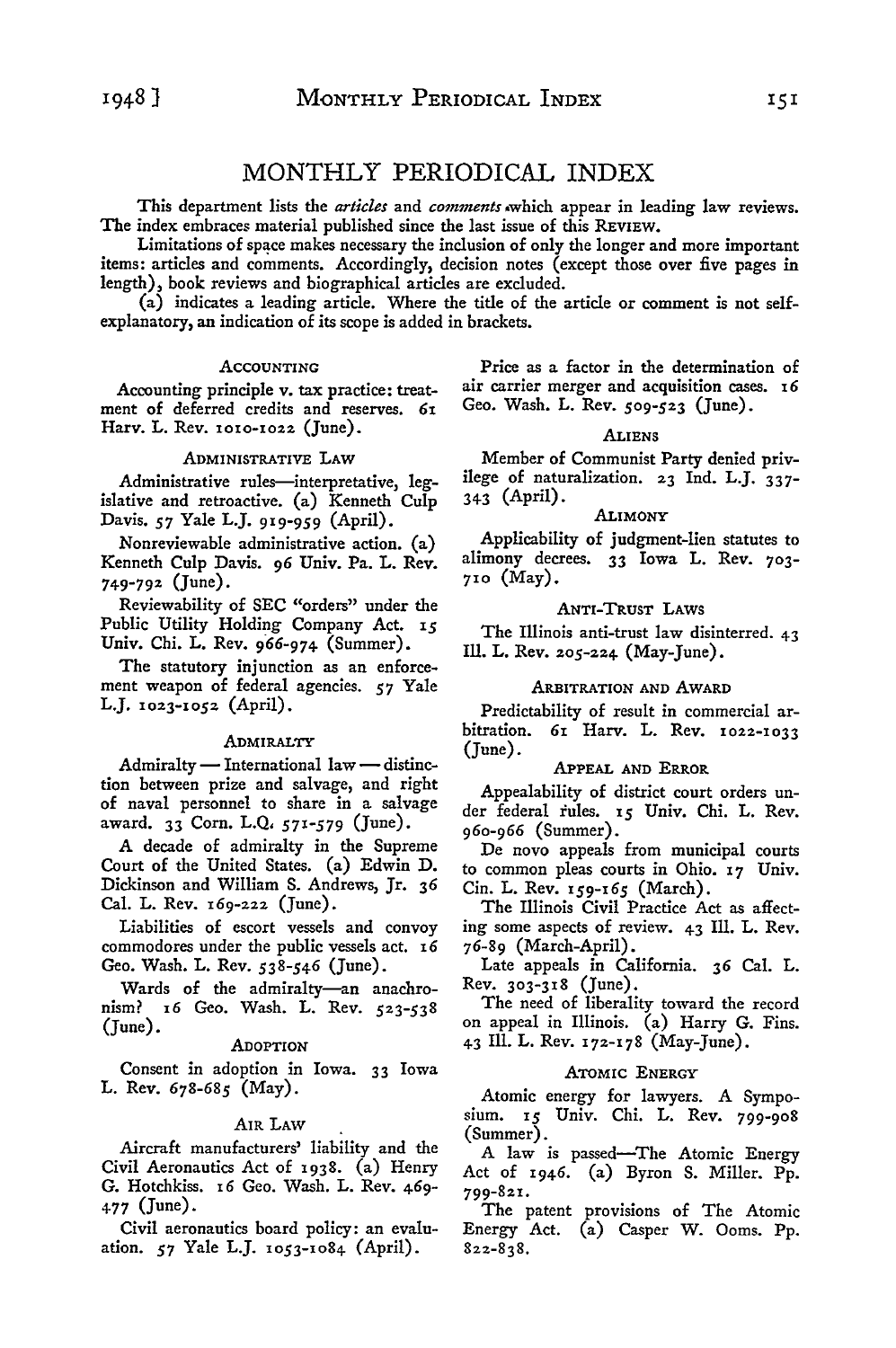bert S. Marks. Pp. 839-854. The failure of the United Nations Atomic Energy Commission: an interpretation.

istration without public debate. (a) Her-

(a) Edward Shils. Pp. 855-876. The prospects of cooperation in a bipolar world. (a) Harold D. Lasswell. Pp. 877-901.

Death against life. (a) Malcolm Sharp. Pp. 902-908.

#### ATTORNEY AND CLIENT

Disbarment by federal court for failure to perform duties of state office. 23 Ind. L.J. 317-322 (April).

#### **BANKRUPTCY**

Contingent remainders and bankruptcy in Illinois. 43 Ill. L. Rev. 121-126 (March-April).

Feasibility in plans of corporate reorganization under Chapter X. (a) Francis J. Calkins. 61 Harv. L. Rev. 763-781 (May).

Here endeth chapter  $X$ —a lesson in finality for investors. 61 Harv. L. Rev. 1042- 1052 (June).

Railroad reorganization since enactment of section 77. (a) De Forest Billyou. 96 Univ. Pa. L. Rev. 793-821 (June).

#### BIOGRAPHY

Mr. Justice Rutledge. (a) David M. Levitan. 34 Va. L. Rev. 526-552 (July).

#### **CARRIERS**

May a common carrier refuse transportation to a passenger believing him to be drunk ·when in fact he has not been drinking at all? 36 Ky. L.J. 461-466 (May).

#### **CHARITIES**

The insurance modification of charitable institution immunity from tort liability. 43 Ill. L. Rev. 248-253 (May-June).

#### COMMUNITY PROPERTY

Creditors' rights in the new community property states. 48 Col. L. Rev. 743-758 (July).

#### COMPARATIVE LAW

Comparative law and history as bases for Chinese law. (a) Roscoe Pound. 61 Harv. L. Rev. 749-762 (May).

Development of Chinese constitutional law. (a) Roscoe Pound. 23 N.Y. Univ. L.Q. 375-392 (July).

#### **COMPOSITIONS**

Compositions - reorganizations and arrangements-in the conflict of laws.  $(a)$ Kurt H. Nadelmann. 61 Harv. L. Rev. 804- 838 (May).

#### CONFLICT OF LAWS

Compositions - reorganizations and arrangements-in the conflict of laws. (a) Kurt H. Nadelmann. 61 Harv. L. Rev. 804-838 (May).

#### **CONGRESS**

Methods for guaranteeing equality in congressional districts. 43 Ill. L. Rev. 180- 204 (May-June).

### CONSTITUTIONAL LAW

An act to prevent racketeering in hatred. 43 Ill. L. Rev. 1n-n6 (March-April).

The bill of rights and the Fourteenth Amendment. 33 Iowa L. Rev. 666-677 (May).

Canon of restrictive interpretation repudiated. 23 Ind. L.J. 323-328 (April).

Constitutional uniformity as a rule for the validity of license taxes in Kentucky. (a) William L. Matthews, Jr. *36* Ky. L.J. 357- 378 (May).

Current constitutional law decisions of the United States Supreme Court. 21 So. Cal. L. Rev. 374-382 (July).

Development of a Chinese constitutional law. (a) Roscoe Pound. 23 N.Y. Univ. L.Q. 375-392 (July).

The Full Faith and Credit clause and fraternal insurance.  $43$  Ill. L. Rev.  $116-$ 121 (March-April).

Interstate commerce-Taxation--Municipal license tax on the business of storing goods which are halted between two segments of an interstate journey held constitutional. 33 Corn. L.Q. 584-589 (June).

Investigatory powers of the House Un-American Activities Committee. 33 Corn. L.Q. 565-571 (June).

Jury service as a privilege of federal citizenship. 43 Ill. L. Rev. 105-111 (March-April). .

Pecuniary interest of a justice of the peace in final trial of a misdemeanor in Kentucky-violation of the due process clause of the Fourteenth Amendment. 36 Ky. L.J. 422-430 (May).

Power of a state to exclude a foreign corporation seeking to do intrastate business. 36 Ky. L.J. 455-460 (May).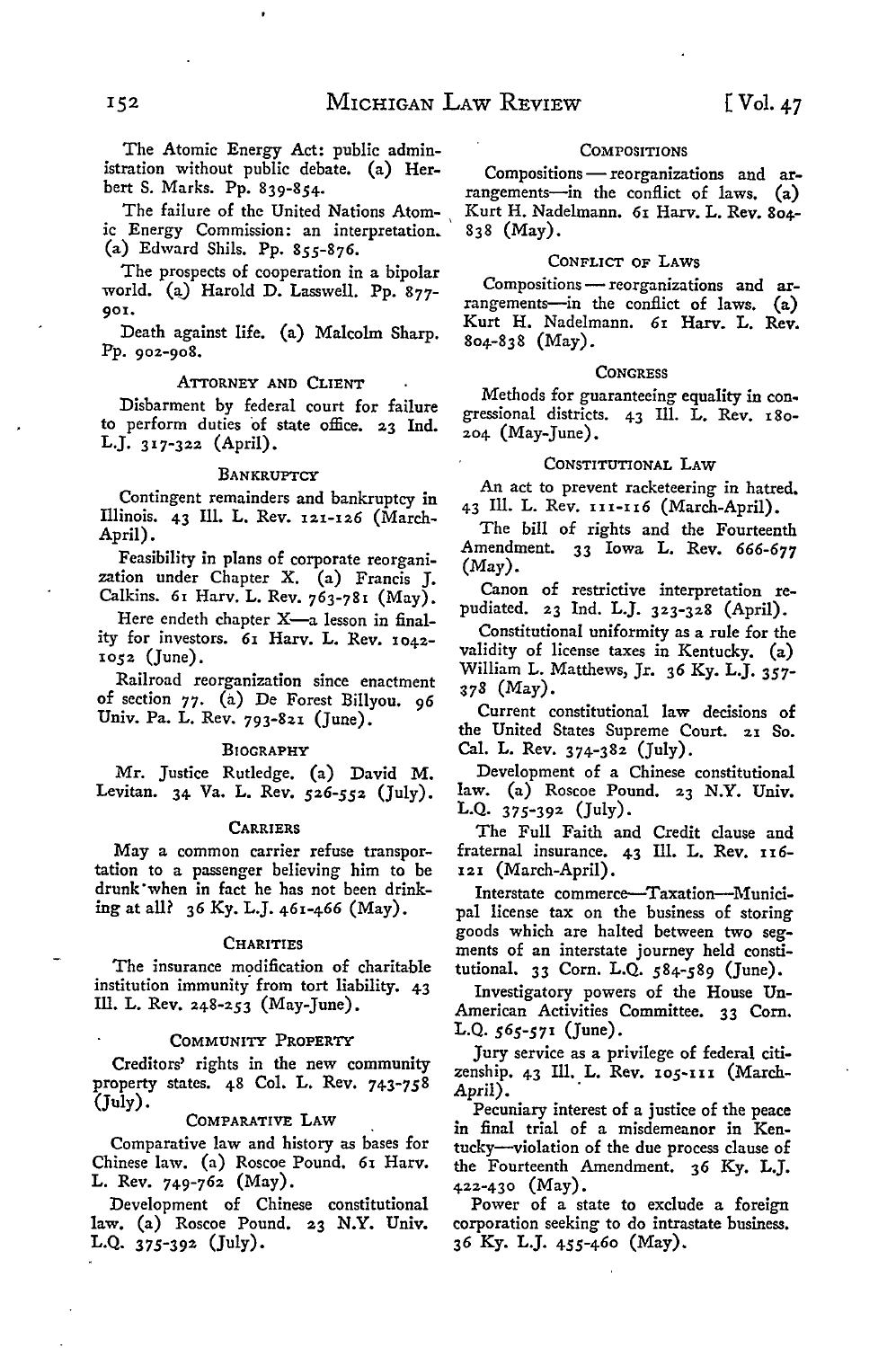Procedural "due process" in union disciplinary proceedings. *57* Yale L.J. 1302- 1316 (June).

Racial segregation on motor carriers in interstate commerce after the Morgan case. 43 Ill. L. Rev. 258-262 (May-June).

Religion and the schools. (a) Richard Cosway and Robert A. Toepfer. 17 Univ. Cin. L. Rev. 117-143 (March).

Restrictive covenants and equal protection-the new rule in Shelley's case. 21 So. Cal. L. Rev. 358-373 (July).

State regulation of commerce-a functional test. 48 Col. L. Rev. 773-779 (July).

Subdelegation of administrative authority in wartime. Part II: World War II. (a) Nathan D. Grundstein. 16 Geo. Wash. L. Rev. 478-507 (June).

Tracing the "wall"-religion in the public school system. *57* Yale L.J. 1114-1122 (April).

The Un-American Activities Committee and freedom of speech. 43 Ill. L. Rev. 253-  $258$  (May-June).

Void for vagueness-an escape from statutory interpretation. 23 Ind. L. J. 272- 285 (April).

#### **CONTRACTS**

Application of *in pari delicto* rule to executory illegal contracts. 15 Univ. Chi. L. Rev. 993-998 (Summer).

The defense of illegality as applied to the Robinson-Patman Act, 23 Ind. L.J. 286- *295* (April).

Penalties in government contracts. 43 Ill. L. Rev. 238-243 (May-June).

The work of the Wisconsin Supreme Court: Contracts and quasi-contracts. (a) Joseph G. Werner. 1948 Wis. L. Rev. 169- 192 (March).

#### CO-OPERATIVE ASSOCIATIONS

Cooperatives. A Symposium. 13 Law and Contem. Prob. 391-546 (Summer).

Foreword, Robert Kramer. Pp. 391- **392•** 

Revolving capital in stock cooperative corporations. (a) Charles E. Nieman. Pp. 393-402.

The collecting and remitting transactions of a cooperative marketing corporation. (a) A. Ladru Jensen. Pp. 403-419.

Reorganizing and financing agricultural cooperatives. (a) John E. Eidam. Pp. 420- **430.** 

The effects of cooperation on the profit economy. (a) George **W.** Starr. Pp. **431-** 444.

The cooperative yardstick. (a) Bertram B. Fowler. Pp. 445-457.

Recent trends in urban cooperative development. (a) Jerry Voorhis. Pp. 458- 462.

The non-profit corporation or association in the non-agricultural field. (a) Raymond W. Miller and Herbert R. Grossman. Pp. 463-472.

The trend of judicial decisions in cooperative marketing. (a) Frank Evans and Irwin Clawson. Pp. 473-487.

Antitrust immunities of cooperative associations. (a) John Hanna. Pp. 488-504.

Patronage dividends: income distribution or price adjustment. (a) Albert W. Adcock. Pp. *505-525.* 

Classification for tax purposes of reserves of tax-exempt cooperatives. (a) W. L. Bradley. Pp. 526-533.

Cooperatives and income taxes. (a) Wilfrid E. Rumble. Pp. 534-546.

# **CORPORATIONS**

Absolute v. relative priority in reorganization: a reconsideration. (a) David G. Tyndall. 33 Corn. L.Q. 507-523 (June).

The close corporation and the law. (a) Carlos D. Israels. 33 Corn. L.Q. 488-506 (June).

Corporate powers in Massachusetts. (a) C. A. Peairs, Jr. 28 Bost. Univ. L. Rev. 301-334 (June).

Corporations - redeemable stock-fiduciary duty of directors. 46 Mich. L. Rev. 1061-1069 (June).

Corporations-voting trusts and irrevocable proxies. 36 Cal. L. Rev. 281-289 (June).

The fiduciary duty of corporation directors in Massachusetts. (a) Robert J. Tilden. 28 Bost. Univ. L. Rev. 265-300 (June).

The work of the Wisconsin Supreme Court: Corporations. (a) Conrad J. Shearer. 1948 Wis. L. Rev. 193-204 (March).

#### **COURTS**

The rotation of superior court judges. (a) William H. Bobbitt. 26 N.C. L. Rev. 335-349 (June).

A study of pendency in Texas civil litigation. (a) Robert W. Stayton and M. P. Waters. 24 Tex. L. Rev. 701-728 (June).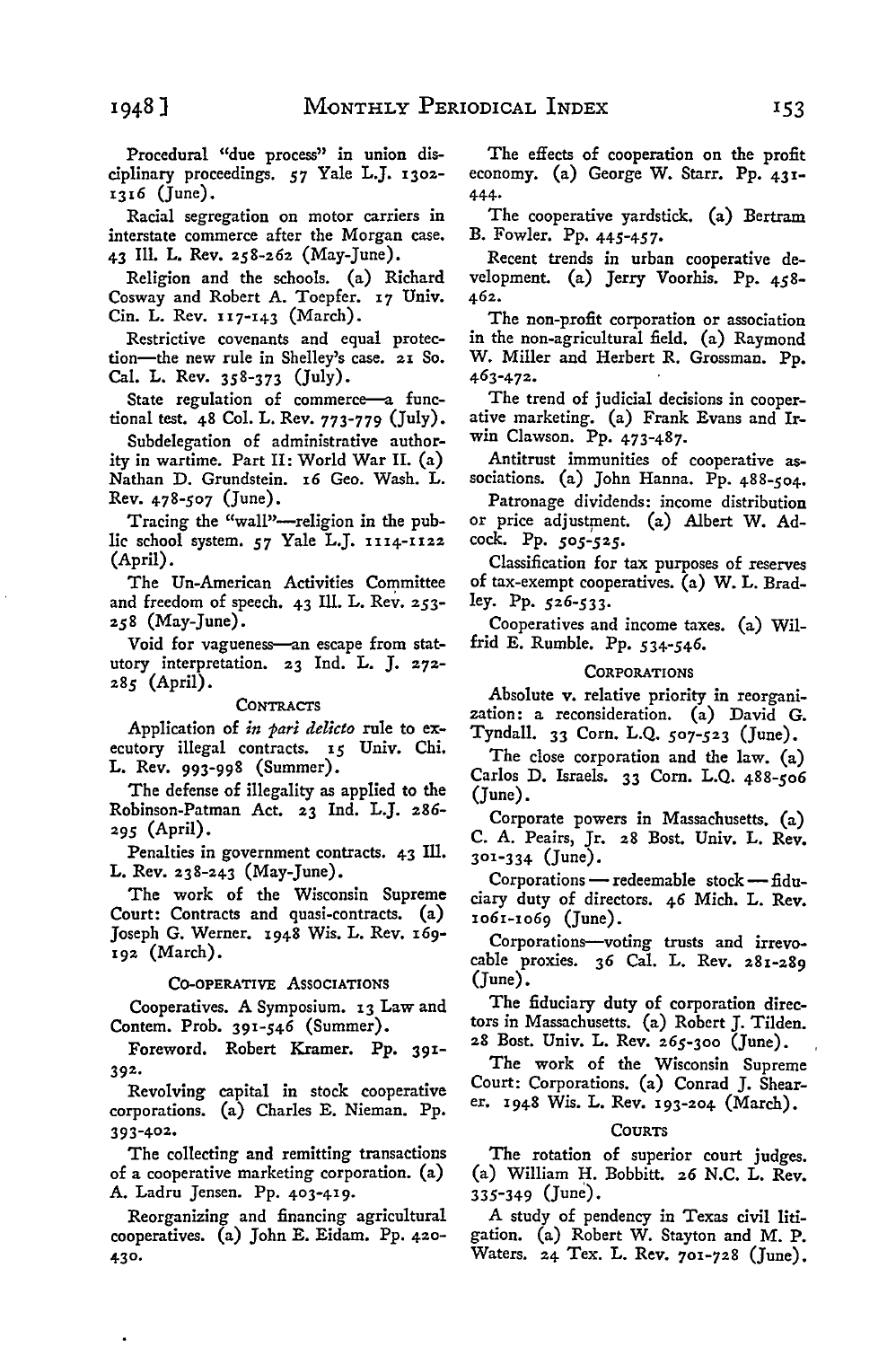# COURTS-MARTIAL

Universal military training with or without reform of courts martial? (a) Arthur J. Keeffe. 33 Corn. L.Q. 465-487 (June).

# **COVENANTS**

Restrictive covenants and equal protection-the new rule in Shelley's case. 21 So. Cal. L. Rev. 358-373 (July).

# CREDITORS' RIGHTS

Creditors' rights in the new community property States. 48 Col. L. Rev. 743-758 (July).

CRIMINAL LAW AND PROCEDURE

See also *Evidence.* 

Common-law criminal conspiracy as a weapon against corrupt political organizations. 15 Univ. Chi. L. Rev. 939-944 (Summer).

Criminal law-Are there circumstances other than provocation which may "reduce" murder to voluntary manslaughter? 36 Ky. L.J. 443-453 (May).

Determination of the right to compensation for erroneous imprisonment under the federal law. *57* Yale L.J. 1135-1140 (April).

Evidence of defendant's character in Pennsylvania criminal cases. 96 Univ. Pa. L. Rev. 853-863 (June).

The legal disposition of the sexual psychopath. 96 Univ. Pa. L. Rev. 872-887 (June).

Recent legislative steps to control juvenile offenders. 34 Va. L. Rev. 579-590 (July).

Toward rehabilitation of criminals: appraisal of statutory treatment of mentally disordered recidivists. 57 Yale L.J. 1085-1113 (April).

# DEATH BY WRONGFUL Acr

Pecuniary loss under death statute. 28 Bost. Univ. L. Rev. 368-378 (June).

#### **DIVORCE**

Parties-divorce-right of guardian or committee of incompetent to maintain action. 26 **N.C.** L. Rev. 409-417 (June).

#### ELECTIONS

Legal obstacles to minority party success. *57* Yale L.J. 1276-1297 (June).

#### EQUITY

Injunctions-Equitable protection of personal rights. 33 Corn. L.Q. 579-584 (June).

#### **EVIDENCE**

Admissibility of statements by an alleged agent involved in an accident to establish agency. 36 Ky. L.J. 471-476 (May).

Content analysis-a new evidentiary technique. 15 Univ. Chi. L. Rev. 910-925 (Summer).

Evidence-province of judge and jury in determining preliminary questions of fact in New York. 23 N.Y. Univ. L.Q. 472- 482 (July).

Evidence-presumptions in New York. 23 N.Y. Univ. L.Q. 455-472 (July).

Physician-patient privilege - waiver in deed and will contests. 23 Ind. L.J. 295-304 (April).

Res ipsa loquitur in Texas. (a) Starling T. Morris. 24 Tex. L. Rev. 761-780 (Jµne).

#### EXECUTORS AND ADMINISTRATORS

Right of administrator to appeal. 23 Ind. L.J. 328-333 (April).

# FEDERAL COURTS

Appealability of district court orders under federal rules. 15 Univ. Chi. L. Rev. 960-966 (Summer).

Historical bases of the federal judicial system. (a) John P. Frank. 23 Ind. L.J. 236-270 (April).

 $Federal$  courts  $\rightarrow$  third-party practice  $\rightarrow$ some jurisdictional problems arising under the amended federal rules of civil procedure, effective March 19, 1948. 46 Mich. L. Rev. 1069-1079 (June).

Indispensable parties in injunction suits against federal administrative officers. 23 Ind. L.J. 305-316 (April).

#### FRAUD

Misrepresentation of opinion-statement of fact distinguished from statement of opinion. 28 Bost. Univ. L. Rev. 352-359 (June).

#### FUTURE INTERESTS

An Illinois statute relating to rights of entry and possibilities of reverter. 43 Ill. L. Rev. 90-104 (March-April).

# HABEAS CORPUS

Power to appoint counsel in Illinois habeas corpus proceedings. 15 Univ. Chi. L. Rev. 945-950 (Summer).

## INJUNCTIONS

Judicial sales of expectant estates in Iowa. 33 Iowa L. Rev. 692-703 (May).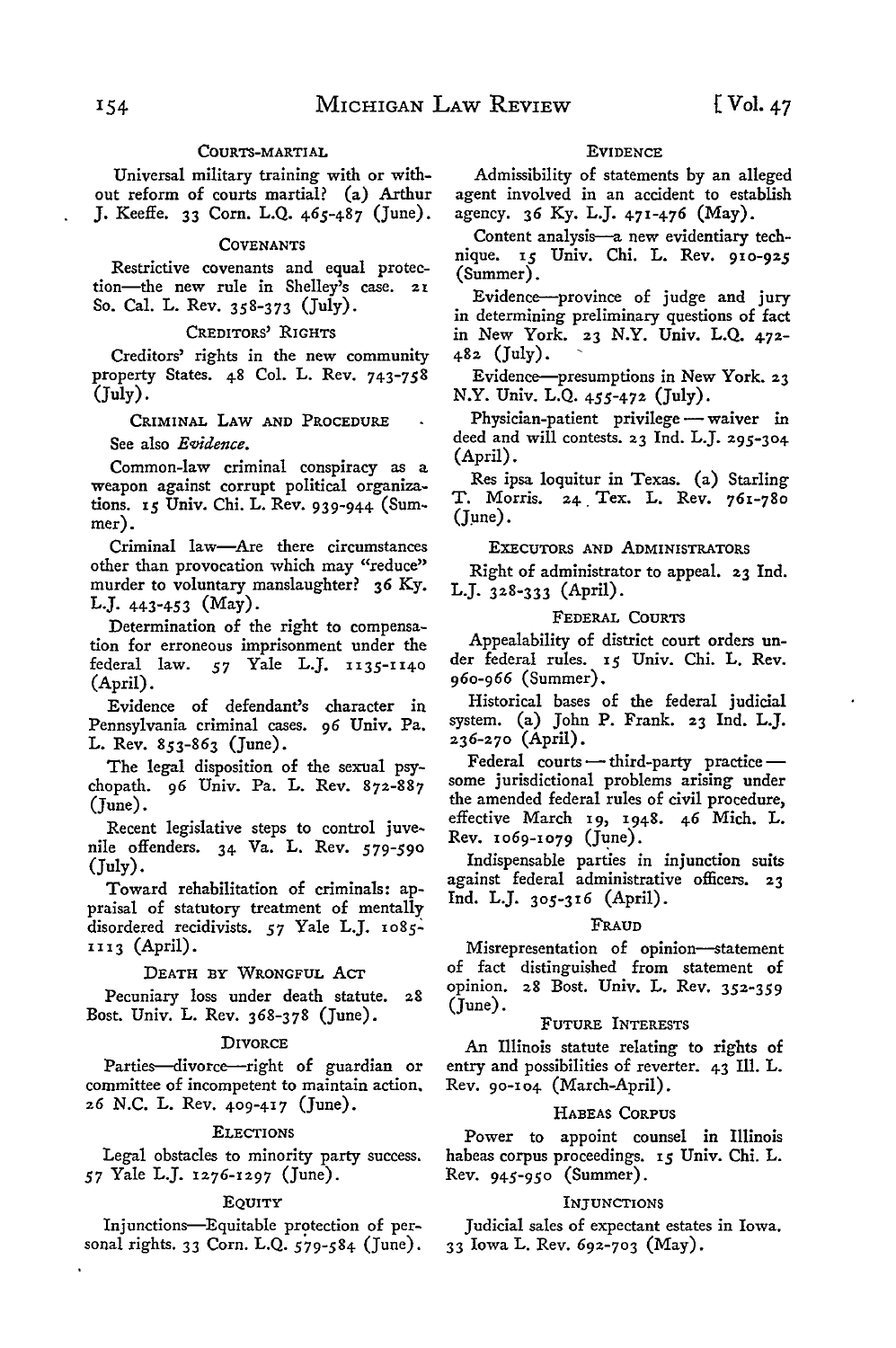The statutory injunction as an enforcement weapon of federal agencies. *57* Yale L.J. 1023-1052 (April).

# **INSURANCE**

An insurance policy providing for replacement of fire damaged structures with new materials. 96 Univ. Pa. L. Rev. 841-853 (June).

Rights of creditors in insurance policies subject to Iowa statutes. 33 Iowa L. Rev. 710-721 (May).

Statutory regulation of life insurance investment. *57* Yale L.J. 1256-1275 (June).

The work of the Wisconsin Supreme Court: Insurance. (a) Robert G. Stenger. 1948 Wis. L. Rev. 205-212 (March).

INTERNATIONAL LAW AND AFFAIRS

See also *Admiralty.* 

Death against Life. (a) Malcolm Sharp. 15 Univ. Chi. L. Rev. 902-908.

The failure of the United Nations Atomic Energy Commission: an interpretation. (a) Edward Shils. 15 Univ. Chi. L. Rev. *855-* 876.

International administrative law: a functional approach to peace. (a) Harrop A. Freeman. *57* Yale L.J. 976-993 (April).

Law and the legislative process in occupied Germany: II. (a) Karl Loewenstein. *57* Yale L.J. 994-1022 (April).

Legal aspects of the work of the United Nations. (a) Charles Fahy. 43 Ill. L. Rev. 135-152 (May-June).

The National Bank Act and foreign trade practices. (a) Henry Harfield. 61 Harv.  $\bar{L}$ . Rev. 782-803 (May).

Nuremberg: proceedings subsequent to Goering et al. (a) William A. Zeck. 26 N.C. L. Rev. 350-389 (June).

Policy issues in international air transportation. (a) Oswald Ryan. 16 Geo. Wash. L. Rev. 443-468 (June).

The prospects of cooperation in a bipolar world. (a) Harold D. Lasswell. 15 Univ. Chi. L. Rev. 877-901.

The World Court and the United Nations. (a) F. Blaine Sloan. 33 Iowa L. Rev. *653- 665* (May).

# **JUDGMENTS**

Factors affecting the grant or denial of summary judgment. 48 Col. L. Rev. 780- *785* (July).

# JUDICIAL METHOD

Say it with music. (a) Jerome Frank, 61 Harv. L. Rev. 921-957 (June).

# **JURISPRUDENCE**

English contributions to the philosophy of law. (a) Arthur L. Goodhart. 48 Col. L. Rev. 671-688 (July).

The humane study of law. (a) Daniel J. Boorstin. *57* Yale L.J. 960-975 (April).

The inherent conservatism of the legal profession. (a) Edgar Bodenheimer. 23 Ind. L.J. 221-235 (April).

Roscoe Pound and interpretations of modern legal philosophies. (a) Sidney P. Simpson. 23 **N.Y.** Univ. L.Q. 393-4II (July):

# LABOR LAW

Collective bargaining and the Taft-Hartley Act. (a) Walter L. Daykin. 33 Iowa L. Rev. 623-652 (May).

The Labor Management Relations Act and the revival of the labor injunction. 48 Col. L. Rev. 759-772 (July).

The "new" National Labor Relations Act in operation: first eight months. (a) William B. Lockhart. 32 Minn. L. Rev. 663- 733 (June).

Procedural "due process" in union disciplinary proceedings. *57* Yale L.J. 1302- 1316 (June).

Public utility labor problems. (a) Clarence M. Updegraff. 33 Iowa L. Rev. 609- 622 (May).

Regulations of picketing and free speech. 24 Tex. L. Rev. 783-796 (June).

Safety and overtime pay-the motor carrier exemption from the FLSA. *57* Yale L.J. 1129-1135 (April).

, State labor laws in the national field. 61 Harv. L. Rev. 840-850 (May).

Temporary injunction of union unfair labor practices under the Taft-Hartley Act. 43 Ill. L. Rev. 231-238 (May-June).

Trade unions-the right to join--effect of the Labor Management Relations Act, 1947. 32 Minn. L. Rev. 796-804 (June).

Will we have industrial war or peace with the Taft-Hartley Law? (a) Wayne Morse. 33 Corn. L.Q. 524-557 (June).

### LANDLORD AND TENANT

Real property-options-Specific performance--inability of a holdover tenant to exercise an option to purchase contained in the original lease. 33 Corn. L.Q. 603-607 (June).

#### LEGAL HISTORY

Historical bases of the federal judicial system. (a) John P. Frank. 23 Ind. L.J. 236-270 (April).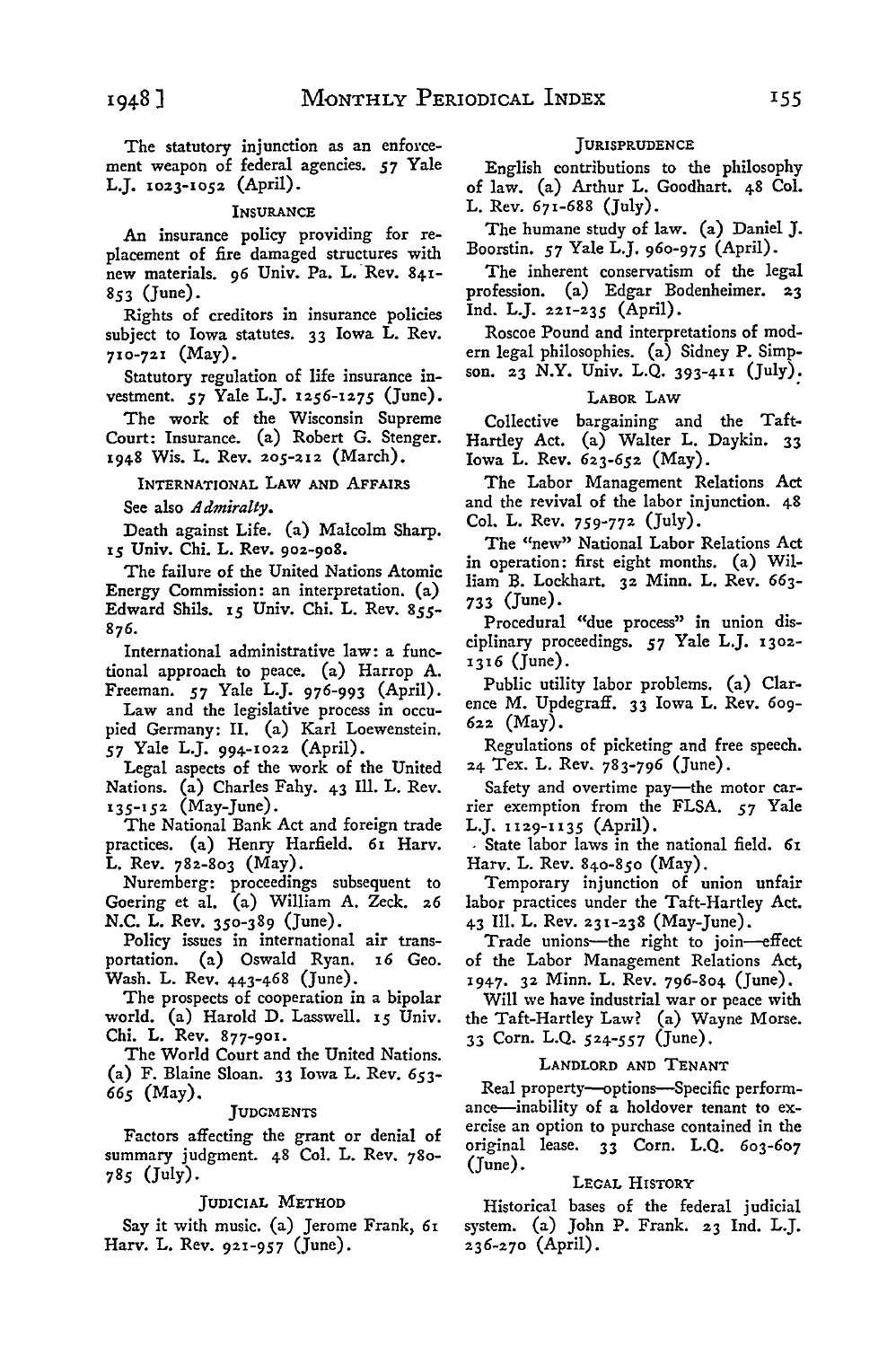# LEGISLATURE

Legislative research and planning in Kentucky. (a) Gladys M. Kammerer. 36 Ky. L.J. 379-400  $(May)$ .

The makers of our laws. (a) S. Gale Lowrie. 17 Univ. Cin. L. Rev. 144-158 (March).

#### MARRIAGE AND DIVORCE

Baxter v. Baxter and the true purpose of Christian marriage. 34 Va. L. Rev. *570- 579* (July).

#### MASTER AND SERVANT

Employer's liability in hiring physically unfit employee. 23 Ind. L.J. 343-349 (April).

Statutory liability of railroad to, injured employee. 23 Ind. L.J. 350-356 (April).

#### MISTAKE

Recent developments in restitution: rescission and reformation for mistake, including misrepresentation. (a) Edward S. Thurston. 46 Mich. L. Rev. 1037-1060 (June).

#### NEGOTIABLE INSTRUMENTS

The law merchant and the letter of credit. (a) Rufus J. Trimble. 61 Harv. L. Rev. 981-1008 (June).

#### OIL AND GAS

Unit operation of oil and gas fields. (a) John C. Jacobs. *57* Yale L.J. 1207-1228 (June).

# PARENT AND CHILD

Children of divorce in Minnesota: between the millstones. (a) Edward F. Waite. 32 Minn. L. Rev. 766-784 (June).

# PARTIES

Indispensable parties in injunction suits against federal administrative officers. 23 Ind. L.J. 305-316 (April).

Parties-divorce-right of guardian or committee of incompetent to maintain action. 26 N.C. L. Rev. 409-417 (June).

#### PATENTS

The patent provisions of the Atomic Energy Act. (a) Casper W. Ooms. 15 Univ. Chi. L. Rev. 822-838.

The Patent System. Part II. A Symposium. 13 Law and Contem. Prob. 245- 390 (Spring).

What is a patent? (a) Walton Hamilton and Irene Till. Pp. 245-259.

Patents and competition in the automobile industry. (a) C. A. Welsh. Pp. 260-277.

The relation of patents to the antitrust laws. (a) George E. Folk. Pp. 278-294.

Compulsory licensing in other countries. (a) P. J. Federico. Pp. 295-309.

The patent profession and the general lawyer. (a) Albert S. Davis, Jr. and Harold T. Stowell. 310-319.

Government policies relating to research and patents. (a) John A. Dienner. Pp. 320-338.

The economic bases of patent reform. (a) Victor Abramson. Pp. 339-353.

The United States patent office. (a) Lawrence C. Kingsland. Pp. 354-367.

Right of the government to seek retroactive concellation of an expired patent procured by fraud. 43 Ill. L. Rev. 243-248 (May-June).

# PLEADING

Parties and joinder of actions under the Illinois Civil Practice Act. 43 Ill. L. Rev.  $41-60$  (March-April).

Pleading and Practice-Compulsory joinder of parties-splitting a cause of action-New York Civil Practice Act, Section 193. 33 Corn. L.Q. *589-597* (June).

Pleading and practice-Joinder of parties and claims.  $33$  Corn. L.Q.  $597-603$  (June).

#### PRINCIPAL AND AGENT

Liability of an employer for representations made by his employee, with particular reference to the law of Ohio. 17 Univ. Cin. L. Rev. 174-191 (March).

#### POWERS OF APPOINTMENT

Two problems arising from powers of appointment, (a) Roger P. Stokey, 28 Bost. Univ. L. Rev. 335-350 (June).

# PRIVACY, RIGHT OF

"Peace of mind" in 48 pieces vs. uniform right of privacy. (a) Frederick J. Ludwig. 32 Minn. L. Rev. 734-765 (June).

Recent developments in the law of privacy. (a) Wilfred Feinberg. 48 Col. L. Rev. 713- 731 (July).

Recent developments in the right of privacy. 15 Univ. Chi. L. Rev. 926-939 (Summer).

#### PUBLIC OFFICERS

Common-law criminal conspiracy as a weapon against corrupt political organizations. 15 Univ. Chi. L. Rev. 939-944 (Summer).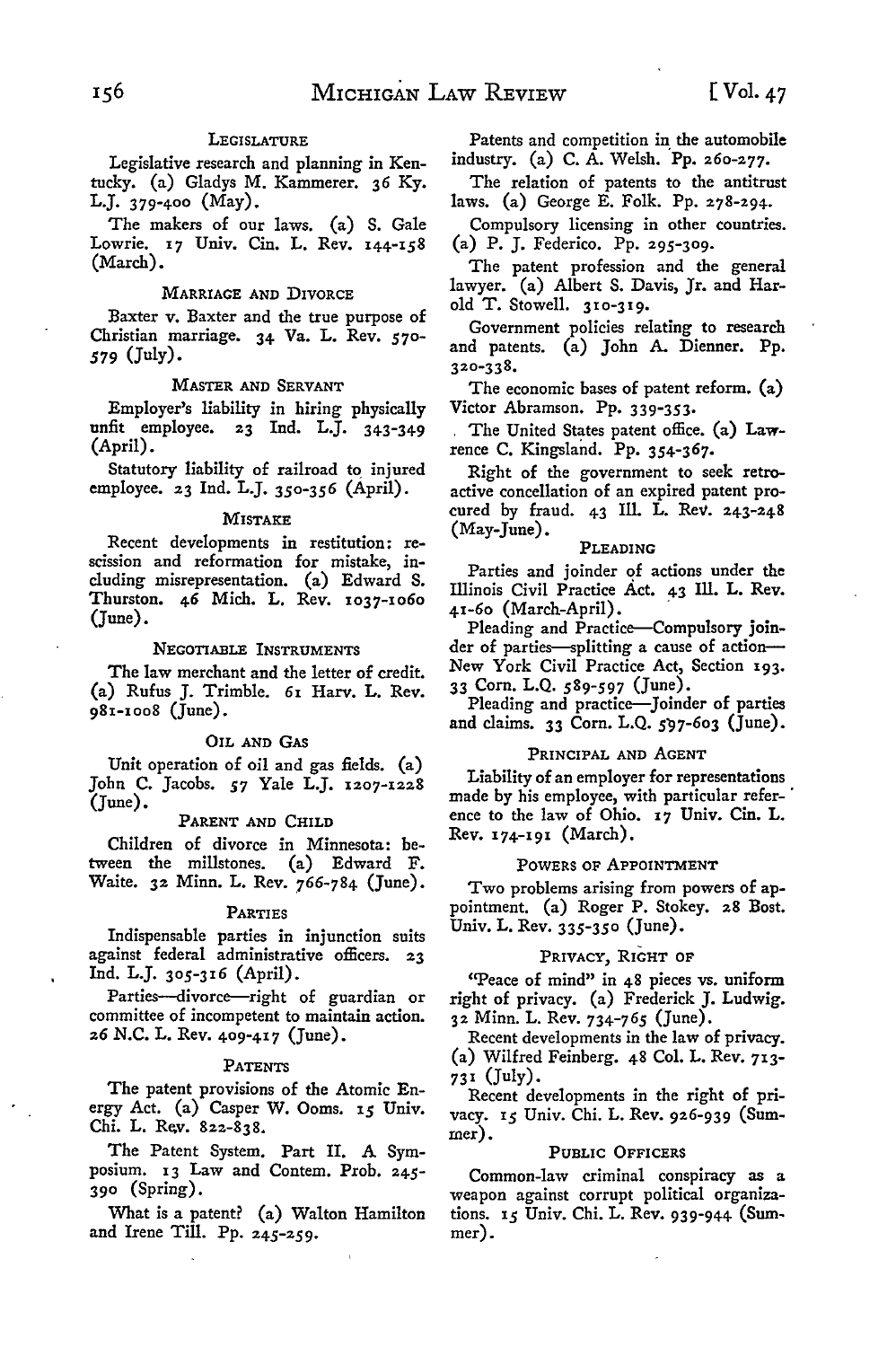Loyalty review of federal employees. 23 **N.Y.** Univ. L.Q. 437-448 (July).

#### QUASI-CONTRACTS

Quasi-contracts - taxation - rescission of gifts where gift fails to achieve donor's purpose of minimizing federal income taxes. 46 Mich. L. Rev. 1079-1091 (June).

Recent developments in restitution: rescission and reformation for mistake, including misrepresentation. (a) Edward S. Thurston. 46 Mich. L. Rev. 1037-1060 (June).

The work of the Wisconsin Supreme Court: Contracts and quasi-contracts. (a) Joseph **G.** Werner. 1948 Wis. L. Rev. 169-192 (March).

# RADIO LAW

Radio editorials and the Mayflower doctrine. 48 Col. L. Rev. 785-793 (July).

# RAILROADS

The railroad modification law. (a) Chauncey H. Hand, Jr. and G. Clark Cummings. 48 Col. L. Rev. 689-712 (July).

Railroad reorganization since enactment of section 77. (a) De Forest Billyou. 96 Univ. Pa. L. Rev. 793-821 (June).

#### SALES

Trends in the non-promissory liability of the chattel vendor. 96 Univ. Pa. L. Rev. 863- 871 (June).

#### SEARCHES AND SEIZURES

Searches and seizures: 1948. 15 Univ. Chi. L. Rev. 950-959 (Summer).

#### SECURITIES LEGISLATION

Disclosure requirements in over-the-counter trading. *57* Yale L.J. 1316-1321 (June).

Implied liability under the Securities Exchange Act. 61 Harv. L. Rev. *858-875*  (May).

# **STATUTES**

Void for vagueness-an escape from statutory interpretation. 23 Ind. L.J. 272-285 (April).

#### TAXATION

Accounting principle v. tax practice: treatment of deferred credits and reserves. 61 Harv. L. Rev. 1010-1022 (June).

Apportionment of federal estate taxes. (a) Austin Fleming. 43 Ill. L. Rev. 153-171 (May-June).

Canon of restrictive interpretation repudiated. 23 Ind. L.J, 323-328 (April).

The commissioner unbound: waning of **state** property decrees and emergence of a control criterion in federal taxation. 61 Harv. L. Rev. 1033-1042 (June).

Depreciation of property subject to an unassumed mortgage - implications of the Crane decision. 24 Tex. L. Rev. 796-807 (June).

Estate and gift tax equalization-the marital deduction. (a) Norman A. Sugarman. 36 Cal. L. Rev. 223-280 (June).

Estate tax consequences of agreements for the sale of a partnership interest effective at the partner's death-an appraisal of the status of the law. (a) Wright Matthews. 24 Tex. L. Rev. 729-760 (June).

Federal taxation and economic stability. *57* Yale L.J. 1229-1255 (June).

Federal taxes and the family: The Revenue Act of  $1948.$  (a) John W. Ervin. 21 So.. Cal. L. Rev. 321-343 (July).

Functional obsolescence as a factor in valuation. 17 Univ. Cin. L. Rev. 165-174 (March).

Joint income tax returns under the Revenue Act of 1948. 36 Cal. L. Rev. 289-303 (June).

**A** new avenue for tax avoidance transfers through use of the trust device. *57* Yale L.J. 1122-n 29 (April).

Non-trade and non-business expense deductions: section  $23(A)(2)$  of the Internal Revenue Code. (a) R. W. Nahstoll. 46 Mich. L. Rev. 1015-1036 (June).

Quasi-contracts - taxation - rescission of gifts where gift fails to achieve donor's purpose of minimizing federal income taxes. 46 Mich. L. Rev. 1079-1091 (June).

Recent developments in nontaxable reorganizations and stock dividends. (a) Norris Darrell. 61 Harv. L. Rev. 958-980 (June).

Remedies for disproportionate tax assessment in Kentucky. (a) George Muehlenkamp. 36 Ky. L.J. 401-419 (May).

The Revenue Act of 1948. Part I. (a) Robert T. Molloy and Robert L. Woodford. 34 Va. L. Rev. *501-525* (July).

Shifting the burden of income taxes by contract. (a) Louis M. Brown. 96 Univ. Pa. L. Rev. 822-839 (June).

Tax aspects of survivor-purchase agreements. (a) George J. Laikin and Leo R. Lichter. 1948 Wis. L. Rev. 139-154 (March).

Taxes and your will. (a) Myron L. Gordon. 1948 Wis. L. Rev. 155-168 (March).

Taxation-debt reduction. 46 Mich. L.  $Rev.$  1091-1104 (June).